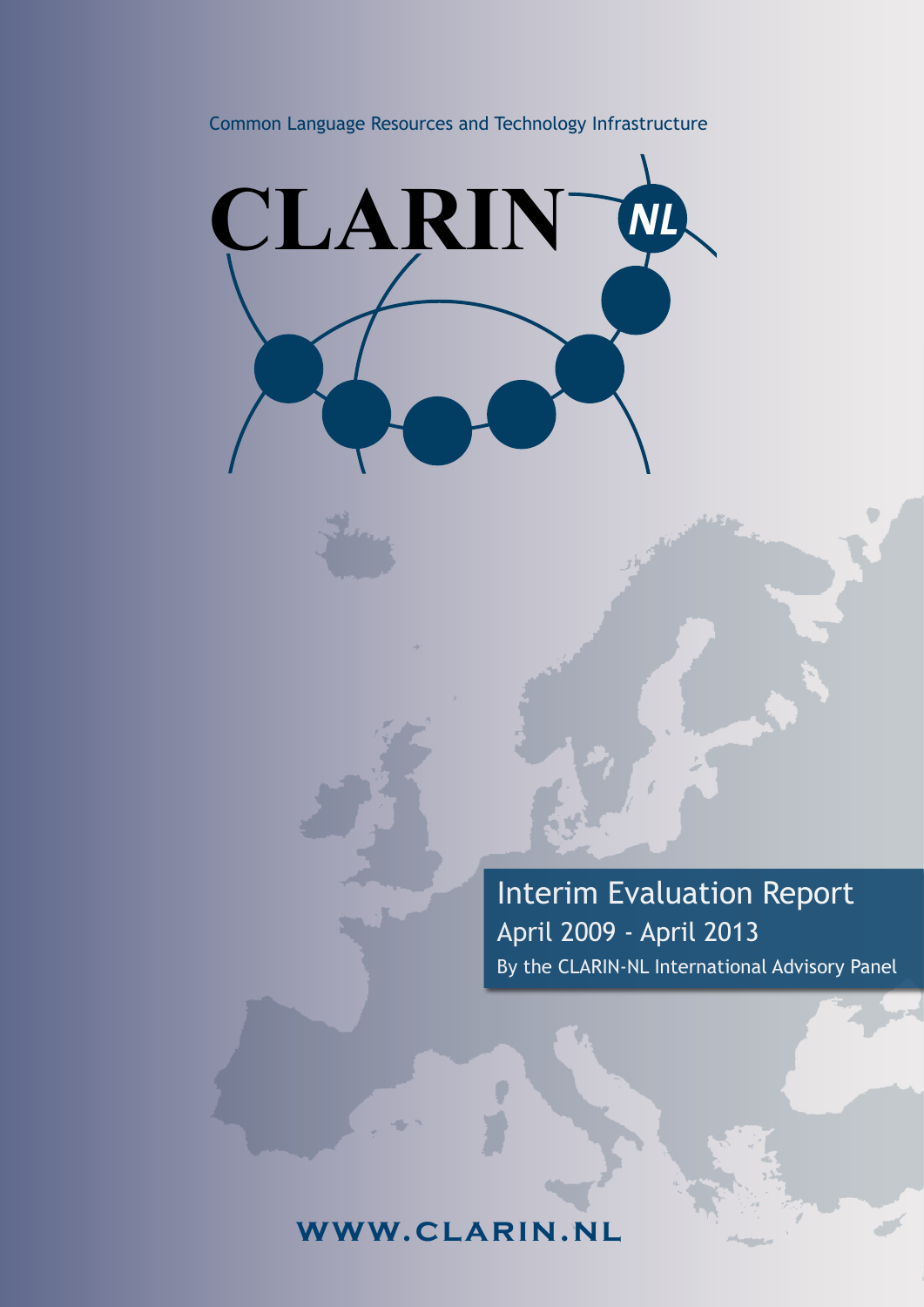

# **CLARIN-NL Interim Evaluation Report April 2009- April 2013**

By the CLARIN-NL International Advisory Panel

## **Contents**

<span id="page-1-0"></span>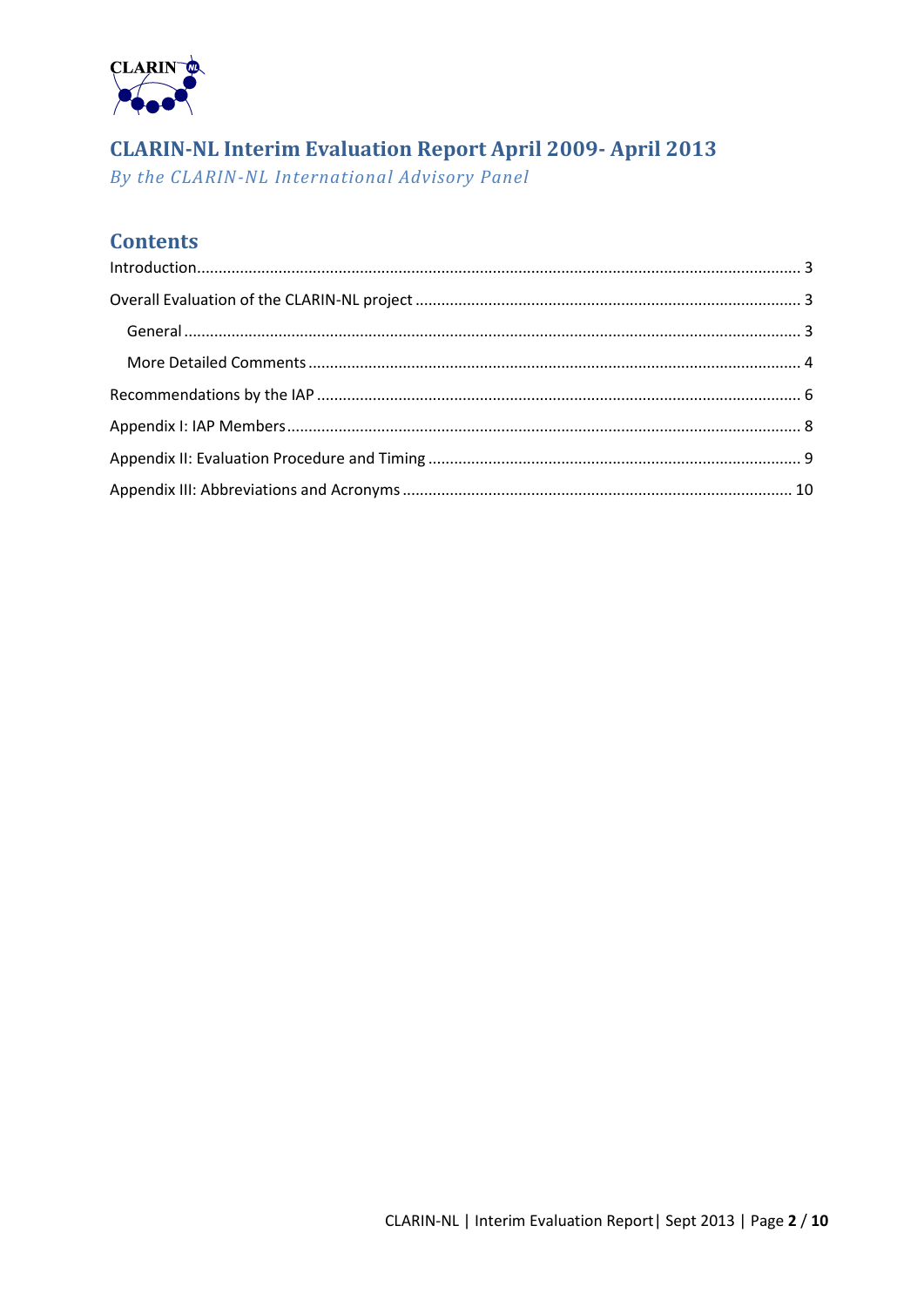

## **Introduction**

This is the report of the CLARIN-NL Interim Evaluation covering the period from April 2009 to April 2013 carried out by the CLARIN-NL International Advisory Panel (IAP). The IAP studied and commented the CLARIN-NL Mid-Term Self Evaluation and accompanying Fact Book. A response to the IAP comments on these documents was created in a separate document Response to the IAP comments and has led to minor revisions of the self-evaluation and the fact book. The IAP visited CLARIN-NL on September 4th, 2013. At this meeting, it discussed the draft versions of the Response to the IAP comments and of this Evaluation Report, and it attended presentations, posters and demos of a variety of CLARIN-NL subprojects. The final versions of the Response to the IAP comments and this report were created after this event and include additional comments and recommendations made on the basis of this event. The IAP was assisted in its work by the skilful and diligent services of Erica Renckens.

## <span id="page-2-0"></span>**Overall Evaluation of the CLARIN-NL project**

#### <span id="page-2-1"></span>**General**

The CLARIN-NL project is the national project that designs and constructs the Netherlands part of the CLARIN infrastructure. The project started in April 2009 and will finish by April 2015. The Interim Evaluation reported on here covers the period from April 2009 through April 2013.

The CLARIN-NL project has very clearly stated objectives and a very transparent and reasonable set of criteria for success or failure. It is clear that a lot of work has been achieved and that CLARIN-NL really succeeded to be an example for other European countries. CLARIN-NL sets an example to the whole CLARIN community not only in terms of the activities but also by the way that it is managed and administered. The CLARIN initiative and its management have been truly exemplary.

The Netherlands is playing the leading role in the EU research community, as is clear from its hosting the CLARIN ERIC and from its important role in the technical aspects. Its leading role also became evident by the selection of the CKCC project as a demonstrator project in the call for humanities and social science projects by the CLARIN preparatory project, because it "[would] best demonstrate the use of LRT and would show the potential of a research infrastructure in the humanities" (CLARIN Newsletter 6, p. 3). $<sup>1</sup>$ </sup>

For these reasons, the successful experience of CLARIN-NL should be shared so that other new efforts all over the world can benefit from it.

The IAP would like to compliment the authors on preparing the very informative Self-Evaluation Report (and the accompanying Fact Book). It is clearly written, comprehensive and insightful.

The report clearly states the overall and longer term objectives of the CLARIN-NL initiative, gives a detailed and frank assessment of the results achieved so far, and provides a good summary of the tasks lying ahead.

nder<br>1 [http://www.clarin.eu/sites/default/files/CLARIN\\_Newsletter\\_no\\_6.pdf](http://www.clarin.eu/sites/default/files/CLARIN_Newsletter_no_6.pdf)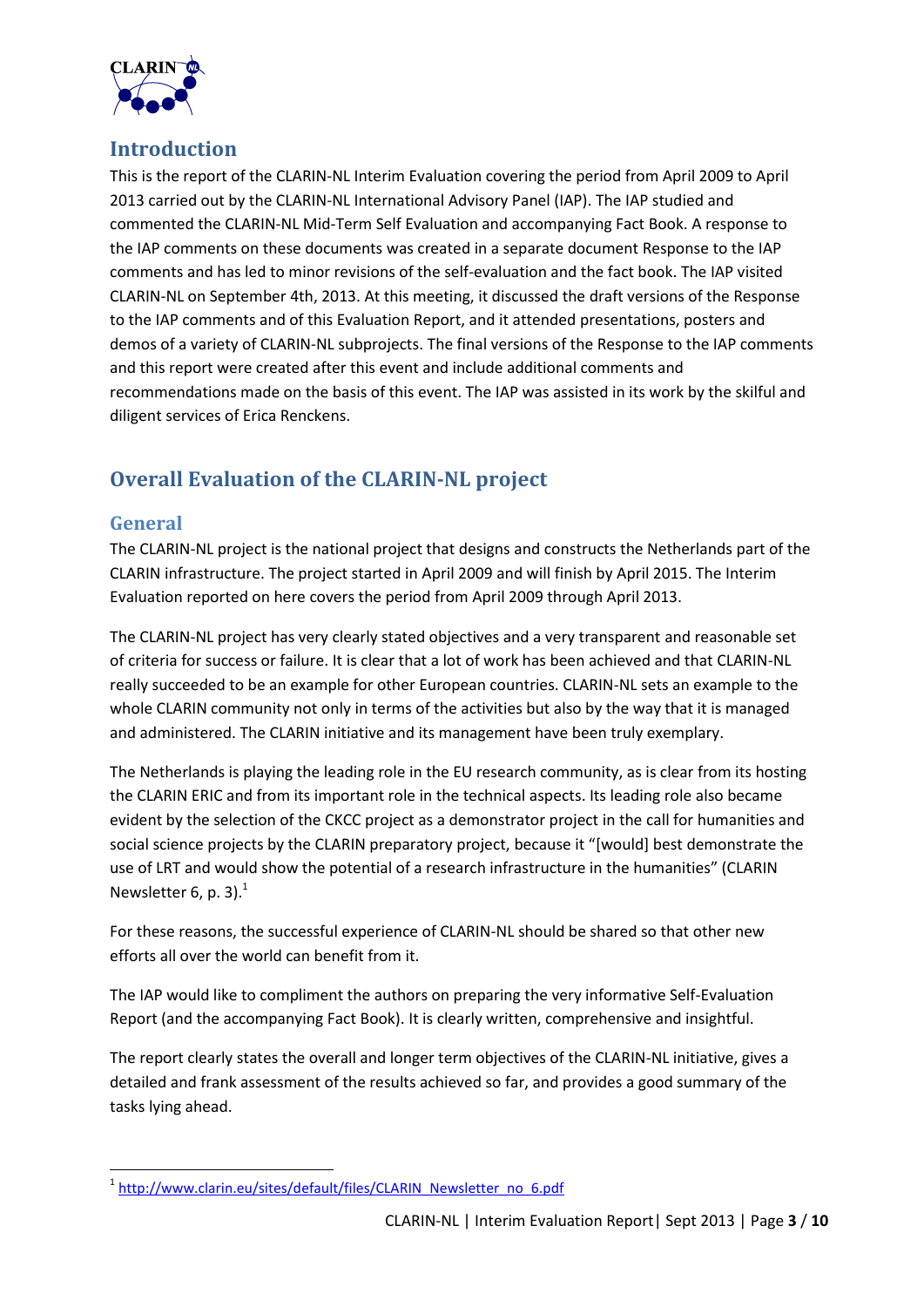

The report is thorough, balanced and fair. The report and the accompanying Fact Book set high level standards for the rest of the CLARIN.

#### <span id="page-3-0"></span>**More Detailed Comments**

The self-study seems very carefully done and thorough in its response to the criteria for success that were set up in advance. The IAP appreciates the candid way the study approaches the issues of how well-used the projects are, and it seems to the IAP that it uses an appropriate amount of caution in describing the successes.

The discussion of the Technical Infrastructure, beginning on p. 11 seems especially careful, reasonable, and clear-sighted. The difficulties here are not glossed over, and the prospects for the future seem accurately assessed.

The "before" and "after" charts on pp. 14-15 show impressive progress in the CLARIN centres, though the centres should concentrate their efforts to become certified CLARIN centres in the very near future.

The IAP appreciates the discussion of the problems of implementing a metadata search and a federated content search and the relation between the two. The recognition that not as much progress has been made on all fronts as was projected is an important intermediate step towards solving this obviously difficult problem, and the adaptation of the original goals provides a good approach. The problems sketched, however, are not unique to CLARIN in the Netherlands and therefore a concerted European action seems appropriate.

The calls for resource curation and demonstrator projects are very well constructed, with clear and thorough discussion of project types, the roles of various participants, and the CLARIN requirements. The policy with regard to the importance of common standards and interoperability is good. There is both reasonable and substantial pressure to conform to best practices and standards and a realization that these cannot all be stipulated in advance, but must rather continue to evolve. The increasingly good quality of proposals over the 4 calls was partly a result of the effectiveness of the calls themselves, the evaluation process, and advice from CLARIN-NL.

The criteria for evaluation of projects in Call 1 are very clearly laid out. The strong emphasis on accepting only projects with settled intellectual property rights has been especially appropriate and important.

The addition of a set of ranked priorities in Calls 2-4 was an excellent way of encouraging proposals from research areas that had been under-represented in earlier proposals. The innovation of using a closed call in Call 3-4 was also an excellent way of trying to encourage humanities users to make use of the CLARIN infrastructure and tools. Some of the projects proposed were, naturally, not as sophisticated or well-planned as most of the projects submitted in the open call, but they should provide a way of increasing the uptake of technology in the humanities. The User Survey early in the CLARIN-NL project was also useful in this respect.

Now that the CLARIN-NL project is entering a phase in which it will integrate its results and make them better visible to the research community (e.g. via the portal that is being constructed), user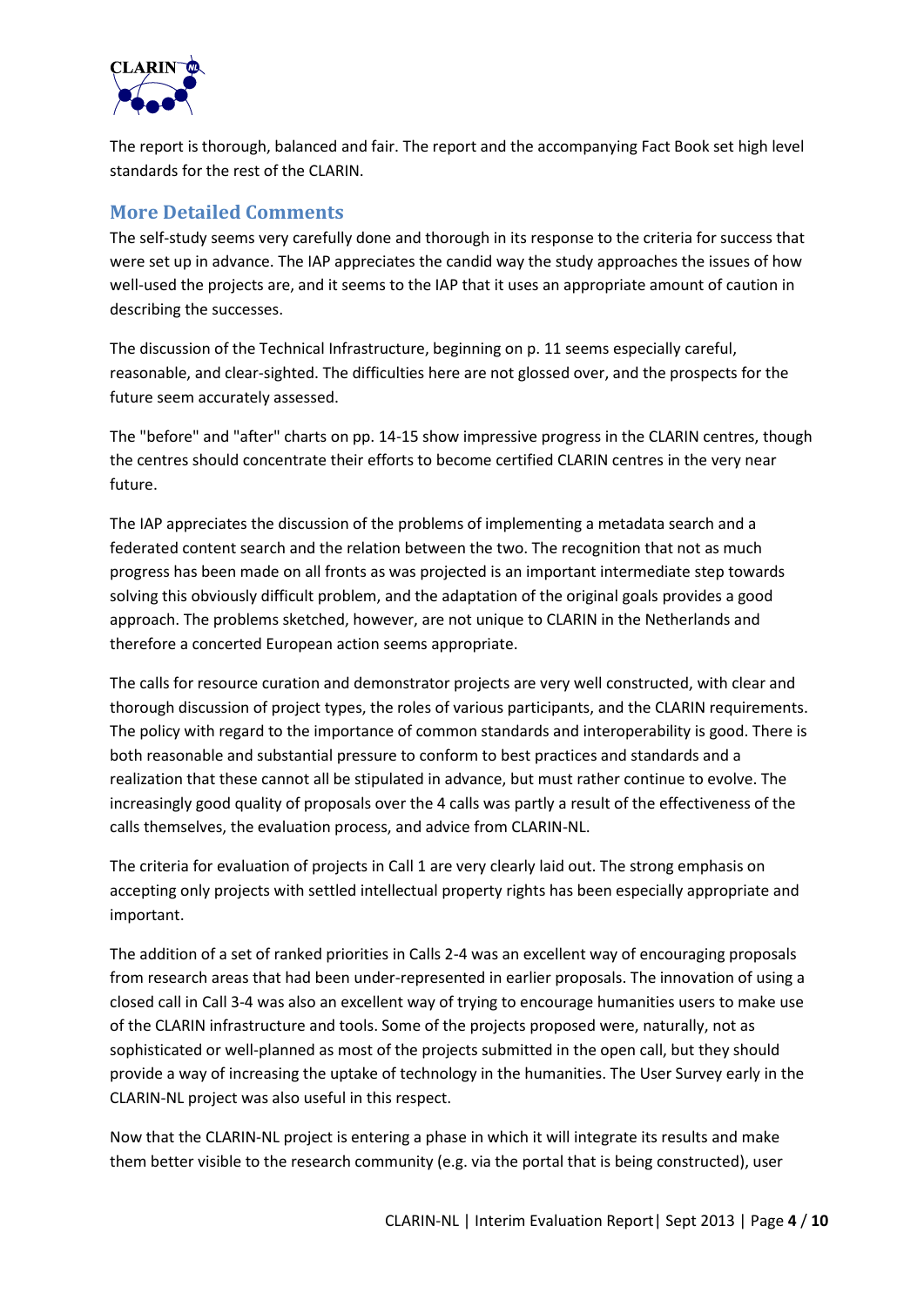

uptake requires the complete attention of the project. The project should also define and implement objective criteria for measuring usage.

The IAP perceived the Demonstration Event as evidence that the project has achieved a wide range of concrete results and showcases in a bottom up way. The diversity of result types as well as the widely diverse means in which these are presented and made accessible to researchers means that the project has been prolific, but also indicates that integration is a great remaining challenge. Such integration should go beyond listing results on a single webpage; it should aim at a more holistic user experience of the CLARIN-NL infrastructure through a more uniform and recognizable interface to every tool, demonstrator or application.

The imbalance in the fields of research for the CLARIN-NL projects that is displayed on pp. 24 and following is regrettable, but not really surprising, given the well-established place of computational tools and digital resources in linguistics and the well-known reluctance of many humanities scholars to embrace them. In the face of this, the results seem encouraging but can further improve.

The language technology infrastructure discussion is very full and good. Certainly this is one of the most successful and ambitious areas of research within CLARIN-NL.

The Data Curation Service seems, despite some problems and debate over what resources should have priority, another area of good success in CLARIN-NL.

The choice to begin with resources that do not have IPR issues is good. This is a rapidly-evolving area of concern worldwide and CLARIN-NL has generally handled it well. However, resources where IPRissues have not been dealt with will enter the infrastructure, and the project should be prepared for that so that a maximal amount of resources can become available to the research community.

The modest success in the areas of visibility, availability, interoperability and user needs is understandable, given the stage the project is in, and the study makes some good suggestions for further improvements.

Given the difficulty of increasing digital literacy and the use of computational tools and methods in the humanities, the amount of success seems quite good and the prospects for more uptake in the lagging areas seem good.

The list of events, meetings, newsflashes, press, and presentations at the end of the Fact Book is an impressive record of the efforts to publicize and support the CLARIN-NL project, and the discussion of dissemination in the Self-Evaluation Report puts them in perspective. This is a difficult area for assessment, especially as most of the projects are still quite new, and some are not finished.

The relatively modest amount of proven use and integration into curricula seems about what could have been expected. It also seems reasonable to expect that this is an area in which accelerated increases are likely to occur as researchers publish and discuss their new research, as well as by the Education project that is starting in May 2013 (see p. 123).

It was clear from the beginning that ongoing funding would be an issue. It is hardly surprising that CLARIN-NL has not been able to fully solve the issue of sustainability, and the realization that the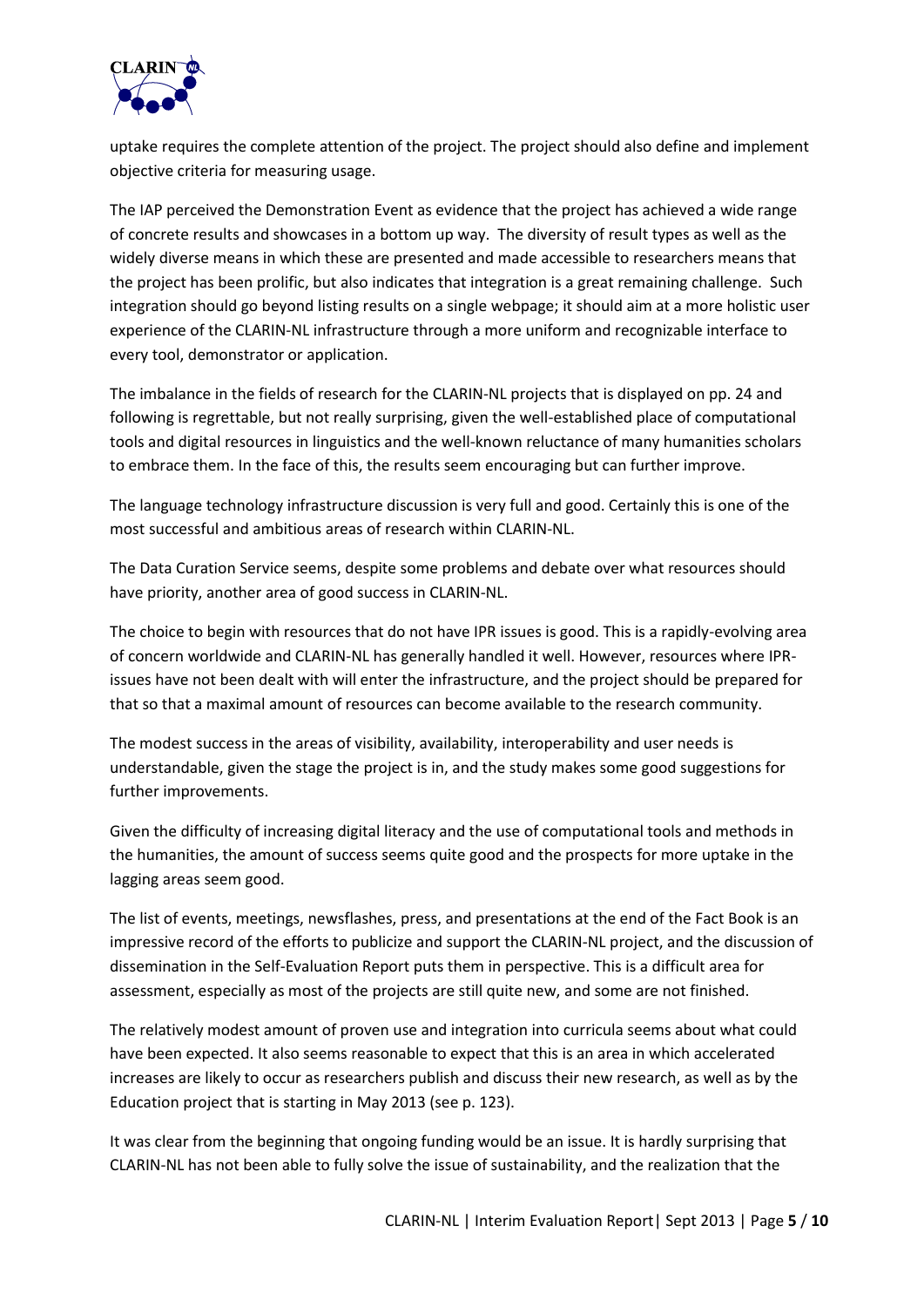

more successful CLARIN-NL becomes, the more demands that are likely to be placed upon the infrastructure. No one has solved the problems of long-term data preservation and support for obsolete software and hardware, but it is important that CLARIN-NL has continued attention for this issue.

### <span id="page-5-0"></span>**Recommendations by the IAP**

The IAP formulated a number of specific recommendations for the CLARIN-NL project. They are listed here globally categorized by topic.

#### *Dissemination & Outreach*

 The successful experience of CLARIN-NL should be shared to benefit other new efforts involving broader geographical and temporal coverage of the Dutch language, and involving other languages in Europe and all over the world. Further and more extensive outreach should be cultivated.

#### *Centre assessment and access to resources*

 CLARIN-NL should work out a time table for CLARIN Centre assessment including DSA assessment with the relevant parties.

 CLARIN-NL should provide access to the CLAVAS and TTNWW tools and describe their functionality via the web or other means of dissemination.

 CLARIN-NL should provide details about the current state of language resources available to SSH users beyond the level of metadata and should take appropriate actions to promote the use of these resources.

 The integration of concrete results and show cases should go beyond listing on a single webpage; it should aim at a more holistic user experience of the CLARIN-NL infrastructure through a more uniform and recognizable interface to every tool, demonstrator or application.

#### *User Involvement*

CLARIN-NL should consider broadening the scope of activities with potential user communities.

It is so far not clear who the users are, what they use, and for which purposes. It is also not clear to what extent their needs are being met. CLARIN-NL should develop plans for systematic user evaluations or reports on concrete user experiences.

 CLARIN-NL should implement ways of tracking usage (e.g. by weblogs, number of licensees of particular resources, email exchanges helping users of resources, etc.).

#### *Federated Content Search*

 CLARIN-NL should actively participate in joint European efforts for tackling the problems of federated content search, since these problems are not specific to CLARIN centres in the Netherlands.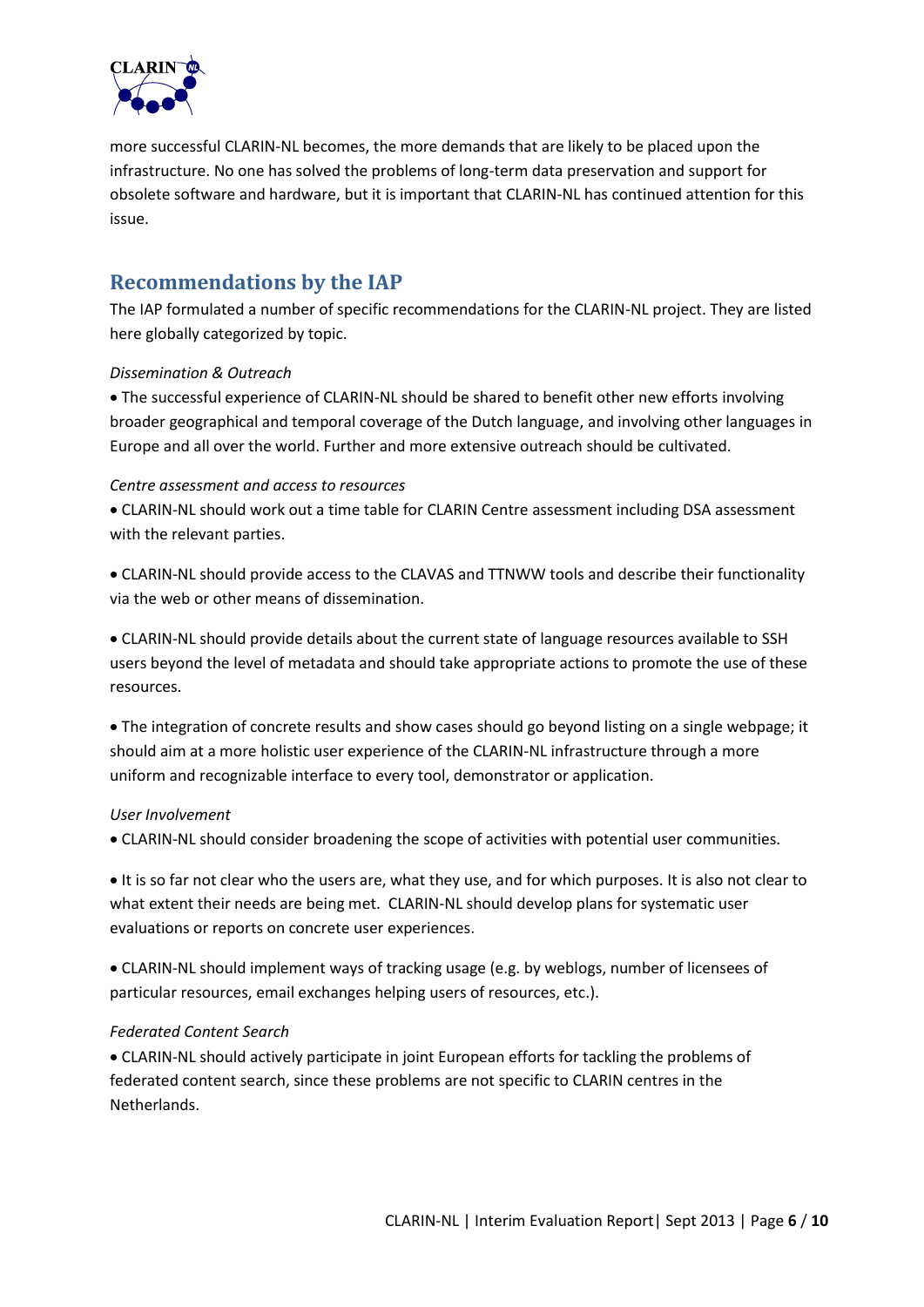

#### *Sustainability*

 More attention should be given to the formulation of a viable business model for the enhancement of the database cultivation and the maintenance of leading edge language technology.

#### *IPR*

 Though problems of IPR have been mostly avoided so far in the project, IPR issues should get more attention in order to ensure maximal availability of resources to the research community.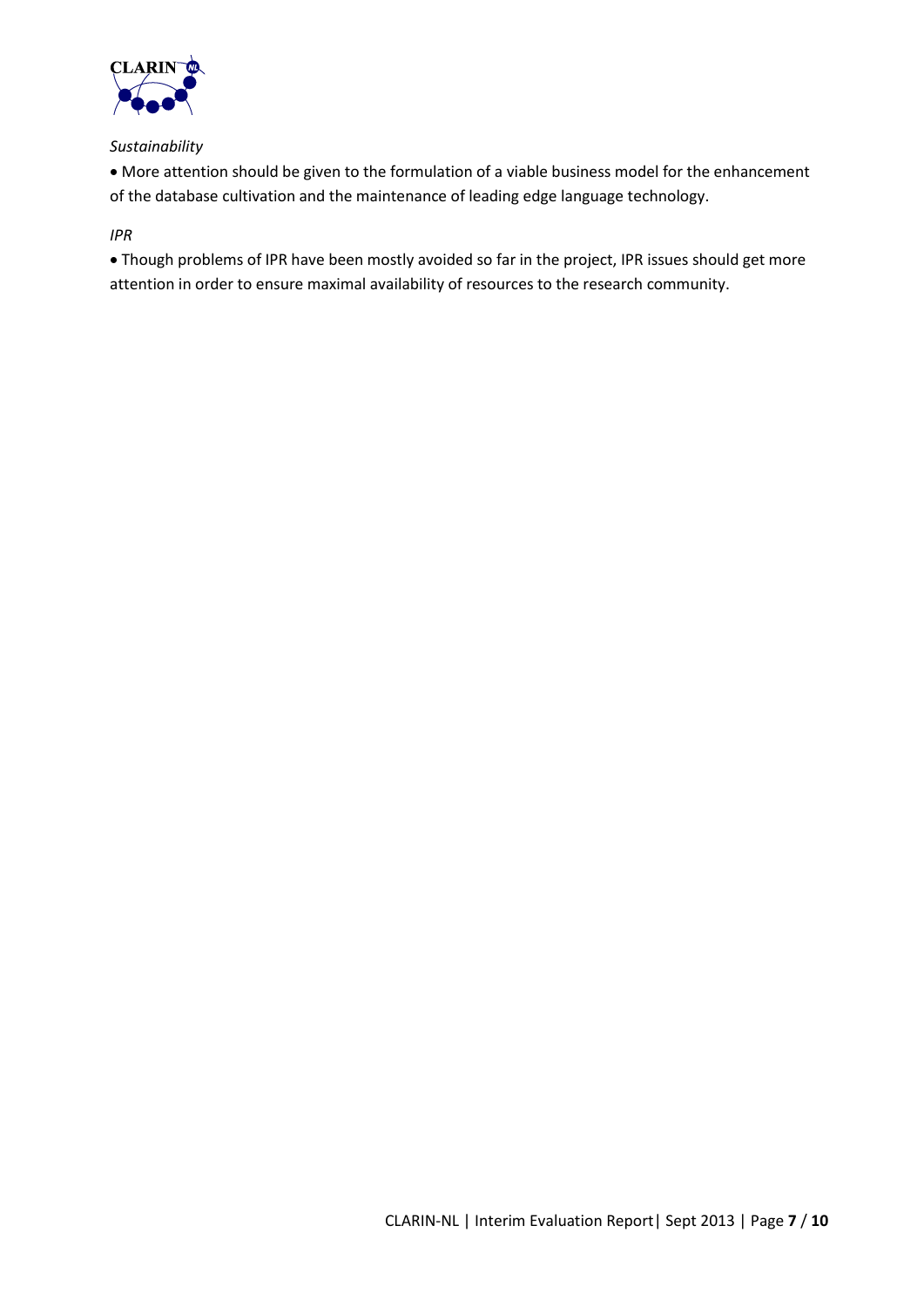

## <span id="page-7-0"></span>**Appendix I: IAP Members**

Prof. dr. Koenraad De Smedt – University of Bergen (Bergen, Norway) (since 2012) Dr. Scott Farrar – University of Washington (Washington DC, USA) Prof. dr. Jan Hajič – Charles University (Prague, Czech Republic) (since 2012) Prof. dr. Erhard Hinrichs – Eberhard Karls University Tübingen (Tübingen, Germany) (since 2012) Prof. dr. David Hoover – New York University (New York, USA) Prof. dr. Clifford Lynch – Coalition for Networked Information (Washington DC, USA) Prof. dr. Harold Short – King's College London (London, United Kingdom) Prof. dr. Benjamin T'sou – The Hong Kong Institute of Education (Hong Kong, China) Dr. Tamás Váradi – Hungarian Academy of Sciences (Budapest, Hungary) Prof. dr. Hugo Van hamme – KU Leuven (Leuven, Belgium)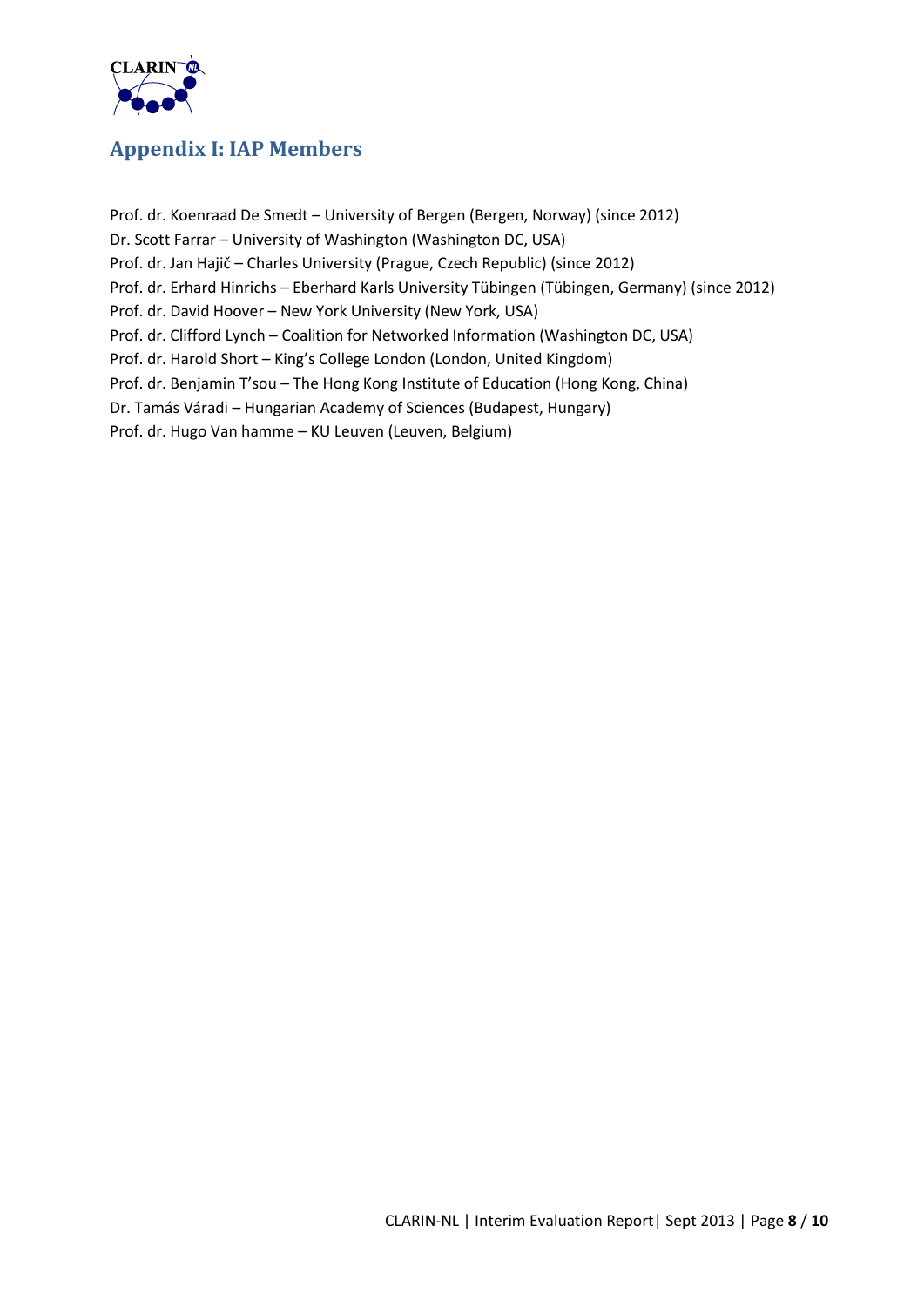

# <span id="page-8-0"></span>**Appendix II: Evaluation Procedure and Timing**

| <b>Date</b>  | <b>Action</b>                                            | Who              |
|--------------|----------------------------------------------------------|------------------|
| Jun 1, 2013  | Self-Evaluation and Fact Book sent to IAP                | EB.              |
| Jul 15, 2013 | IAP Comments on Self-Evaluation and Fact Book Sent to EB | <b>IAP</b>       |
| Aug 15, 2013 | Draft Evaluation Report and appendixes sent to IAP for   | ES               |
|              | comment                                                  |                  |
| Sep 4, 2013  | IAP-Meeting                                              | $EB + IAP + ES$  |
| Sep 4, 2013  | <b>IAP Demonstrator Event</b>                            | <b>CLARIN-NL</b> |
|              |                                                          | consortium + IAP |
| Sep 10, 2013 | Pre-Final Evaluation Report and appendixes sent to IAP   | ES.              |
| Sep 15, 2013 | Approval Final Evaluation Report and appendixes          | <b>IAP</b>       |
| Sep 17, 2013 | Publication of the Evaluation Report and appendixes on   | <b>EB</b>        |
|              | the CLARIN-NL website                                    |                  |